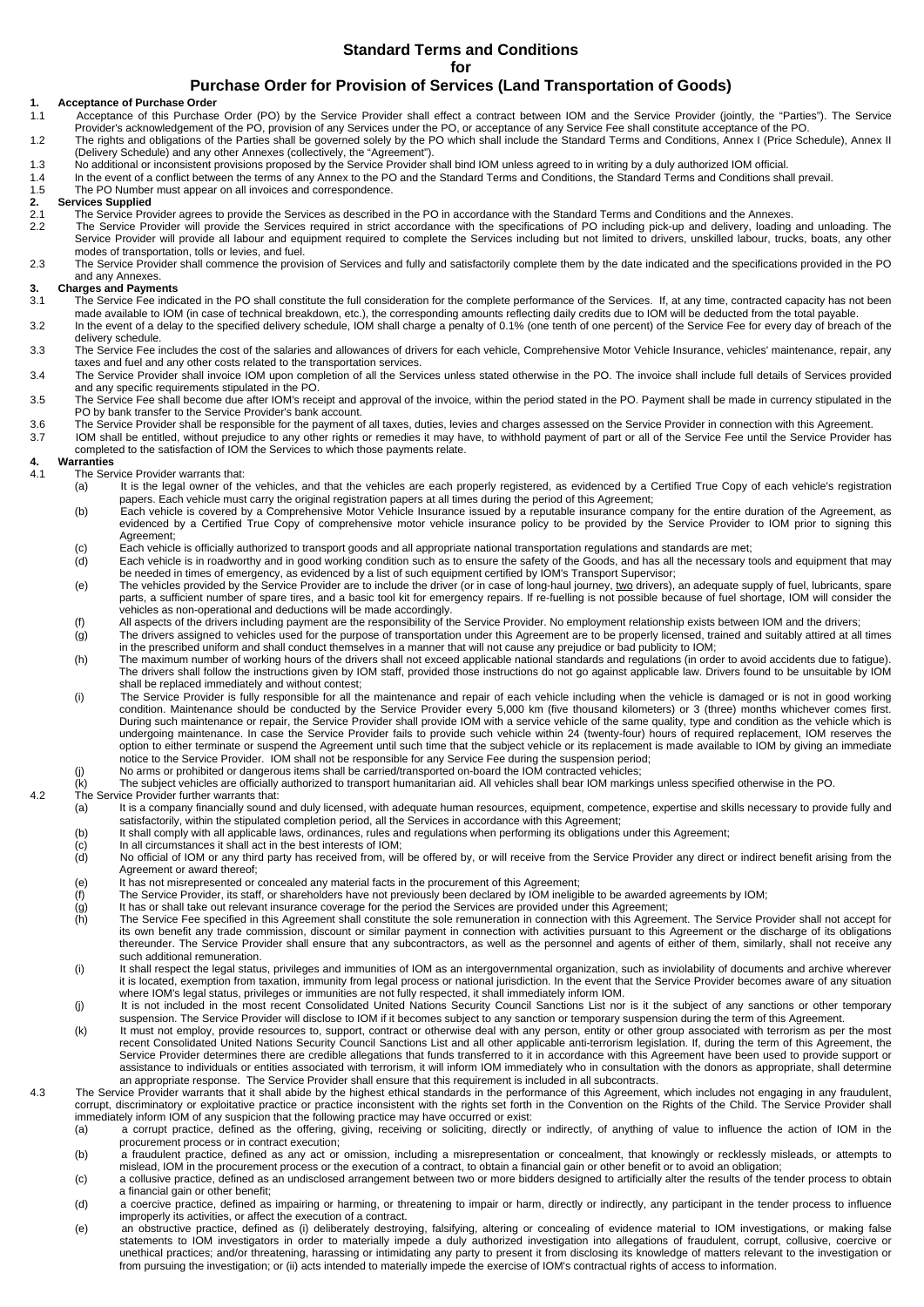- (f) any other unethical practice contrary to the principles of efficiency and economy, equal opportunity and open competition, transparency in the process and adequate documentation, highest ethical standards in all procurement activities.
- 4.4 The Service Provider further warrants that it shall:
	- (a) Take all appropriate measures to prohibit and prevent actual, attempted and threatened sexual exploitation and abuse ("SEA") by its employees or any other persons engaged and controlled by it to perform activities under this Agreement ("other personnel"). For the purpose of this Agreement, SEA shall include<br>1. Exchanging any money, goods, services, preferential treatment, jo
		- 1. Exchanging any money, goods, services, preferential treatment, job opportunities or other advantages for sexual favors or activities, including humiliating or degrading treatment of a sexual nature; abusing a position of vulnerability, differential power or trust for sexual purposes, and physical intrusion of a sexual nature whether by force or under unequal or coercive conditions.
		- 2. Engaging in sexual activity with a person under the age of 18 ("child"), except if the child is legally married to the concerned employee or other personnel and is over the age of majority or consent both in the child's country of citizenship and in the country of citizenship of the concerned employee or other personnel.
	- (b) Strongly discourage its employees or other personnel having sexual relationships with IOM beneficiaries.<br>(c) Report timely to IOM any allegations or suspicions of SEA, and investigate and take appropriate correct
	- Report timely to IOM any allegations or suspicions of SEA, and investigate and take appropriate corrective measures, including imposing disciplinary measures on the person who has committed SEA.
	- (d) Ensure that the SEA provisions are included in all subcontracts.
	- (e) Adhere to above commitments at all times.
- 4.5 The Service Provider expressly acknowledges and agrees that breach by the Service Provider, or by any of the Service Provider's employees, contractors, subcontractors or agents, of any provision contained in Articles 4.2, 4.3, or 4.4 of this Agreement constitutes a material breach of this Agreement and shall entitle IOM to terminate this Agreement immediately on written notice without liability. In the event that IOM determines, whether through an investigation or otherwise, that such a breach has occurred then, in addition to its right to terminate the Agreement, IOM shall be entitled to recover from the Service Provider all losses suffered by IOM in connection with such breach.

# **5. Assignment and Subcontracting**<br>5.1 The Service Provider shall not

- The Service Provider shall not assign or subcontract the activities under this Agreement in part or all, unless agreed upon in writing in advance by IOM. Any subcontract entered into by the Service Provider without approval in writing by IOM may be cause for termination of the Agreement.
- In certain exceptional circumstances by prior written approval of IOM, specific jobs and portions of the Services may be assigned to a subcontractor. Notwithstanding the<br>said written approval, the Service Provider shall in including relevant Warranties and Special Provisions. The Service Provider remains bound and liable there under and it shall be directly responsible to IOM for any faulty performance under the subcontract. The subcontractor shall have no cause of action against IOM for any breach of the subcontract.

- **6. Delays/Non-Performance and Force Majeure**  If, for any reason, the Service Provider does not carry out or is not able to carry out its obligations under this Agreement and/or according to the project document, it must give notice and full particulars in writing to IOM as soon as possible. In the case of delay or non-performance, IOM reserves the right to take such action as in its sole discretion is considered to be appropriate or necessary in the circumstances, including imposing penalties for delay or terminating this Agreement.
- 6.2 Neither Party will be liable for any delay in performing or failure to perform any of its obligations under this Agreement if such delay or failure is caused by force majeure, which means any unforeseeable and irresistible act of nature, any act of war (whether declared or not), invasion, revolution, insurrection, terrorism, blockade or embargo, strikes, Governmental or state restrictions, natural disaster, epidemic, public health crisis, and any other circumstances which are not caused by nor within the control of the affected Party.

As soon as possible after the occurrence of a force majeure event which impacts the ability of the affected Party to comply with its obligations under this Agreement, the affected Party will give notice and full details in writing to the other Party of the existence of the force majeure event and the likelihood of delay. On receipt of such notice,<br>the unaffected Party shall take such action extension of time in which to perform its obligations. During the period of force majeure, the affected Party shall take all reasonable steps to minimize damages and resume performance.

IOM shall be entitled without liability to suspend or terminate the Agreement if the Contractor is unable to perform its obligations under the Agreement by reason of force majeure. In the event of such suspension or termination, the provisions of Article 16 (Termination) shall apply.

#### **7. Independent Contractor**

The Service Provider, its employees and other personnel as well as its subcontractors and their personnel, if any, shall perform all obligations under this Agreement as an independent contractor and not as an employee or agent of IOM.

#### **8. Audit**

The Service Provider agrees to maintain financial records, supporting documents, statistical records and all other records relevant to the Services in accordance with generally accepted accounting principles to sufficiently substantiate all direct and indirect costs of whatever nature involving transactions related to the provision of Services under this Agreement. The Service Provider shall make all such records available to IOM or IOM's designated representative at all reasonable times until the expiration of 7 (seven) years from the date of final payment, for inspection, audit, or reproduction. On request, employees of the Service Provider shall be available for interview.<br>9. Confidentiality

# **9.1 Confidentiality**<br>**9.1 All information**

- All information which comes into the Service Provider's possession or knowledge in connection with this Agreement is to be treated as strictly confidential. The Service Provider shall not communicate such information to any third party without the prior written approval of IOM. The Service Provider shall comply with IOM Data Protection Principles in the event that it collects, receives, uses, transfers or stores any personal data in the performance of this Agreement. These obligations shall survive the expiration or termination of this Agreement.
- 9.2 Notwithstanding the previous paragraph, IOM may disclose information related to this Agreement, such as the name of the Service Provider and the value of the Agreement, the title of the contract/project, nature and purpose of the contract/project, name and locality/address of the Service Provider and the amount of the contract/project, name and locality/address of the Service P project to the extent as required by its Donor or in relation to IOM's commitment to any initiative for transparency and accountability of funding received by IOM in accordance with the policies, instructions and regulations of IOM.

#### **10. Notices**

Any notice given pursuant to this Agreement will be sufficiently given if it is in writing and received by the other Party at the addresses of IOM and Service Provider provided on the PO.

- **11. Dispute Resolution** 11.1 Any dispute, controversy or claim arising out of or in relation to this Agreement, or the breach, termination or invalidity thereof, shall be settled amicably by negotiation between the Parties.
- 11.2 In the event that the dispute, controversy or claim has not been resolved by negotiation within 3 (three) months of receipt of the notice from one party of the existence of such dispute, controversy or claim, either Party may request that the dispute, controversy or claim is resolved by conciliation by one conciliator in accordance with the UNCITRAL Conciliation Rules of 1980. Article 16 of the UNCITRAL Conciliation Rules does not apply.
- 11.3 In the event that such conciliation is unsuccessful, either Party may submit the dispute, controversy or claim to arbitration no later than 3 (three) months following the date of termination of conciliation proceedings as per Article 15 of the UNCITRAL Conciliation Rules. The arbitration will be carried out in accordance with the 2010 UNCITRAL arbitration rules as adopted in 2013. The number of arbitrators shall be one and the language of arbitral proceedings shall be English, unless otherwise agreed by the Parties in writing. The arbitral tribunal shall have no authority to award punitive damages. The arbitral award will be final and binding.
- 11.4 The present Agreement as well as the arbitration agreement above shall be governed by the terms of the present Agreement and supplemented by internationally accepted general principles of law for the issues not covered by the Agreement, to the exclusion of any single national system of law that would defer the Agreement to<br>the laws of any given jurisdiction. Internationally ac Contracts. Dispute resolution shall be pursued confidentially by both Parties. This Article survives the expiration or termination of the present Agreement.

### **12. Use of IOM Name, Abbreviation, and Emblem**

The Service Provider shall not be entitled to use the name, abbreviation or emblem of IOM without IOM's prior written authorization. The Service Provider acknowledges that use of the IOM name, abbreviation and emblem is strictly reserved for the official purposes of IOM and protected from unauthorized use by Article 6ter of the Paris Convention for the Protection of Industrial Property, revised in Stockholm in 1967 (828 UNTS 305 (1972)).

**13. Insurance and Indemnities** 

- 13.1 The Service Provider will be liable for all loss or damage to the Goods other than that caused through no fault of the Service Provider of which IOM will be the sole judge. Upon delivery, the Goods will be counted and assessed and any damage or loss recorded by IOM. All missing or damaged Goods will be debited against any sums due. No fees will be paid in relation to lost/damaged Goods. If the loss/damaged Goods are greater than the sums due, the balance will be deducted by IOM from the sum due in relation to any other agreement with the Service Provider or will be recoverable as damages.
- 13.2 The Comprehensive Motor Vehicle Insurance of each vehicle which is included in the Service Fee shall cover all accidents and any damage caused to the vehicle, its driver and passengers and to a third party as well as property damage. IOM shall not, in any case, be held responsible for any damage to the vehicle or to any third party<br>(whether life, health or property) resulting from a
- 13.3 The Service Provider shall at all times defend, indemnify, and hold harmless IOM, its officers, employees, and agents from and against all losses, costs, damages and expenses (including legal fees and costs), claims, suits, proceedings, demands and liabilities of any kind or nature to the extent arising out of or resulting from acts or omissions of the Service Provider or its employees, officers, agents or subcontractors, in the performance of this Agreement. IOM shall promptly notify the Service Provider of any written claim, loss, or demand for which the Service Provider is responsible under this clause. This indemnity shall survive the expiration or termination of this Agreement.

### **14. Status of IOM**

Nothing in or relating to the Agreement shall be deemed a waiver, express or implied, of any of the privileges and immunities of the IOM as an intergovernmental organization. **15. Waiver**

Failure by either Party to insist in any one or more instances on a strict performance of any of the provisions of this Agreement shall not constitute a waiver or relinquishment of the right to enforce the provisions of this Agreement in future instances, but this right shall continue and remain in full force and effect.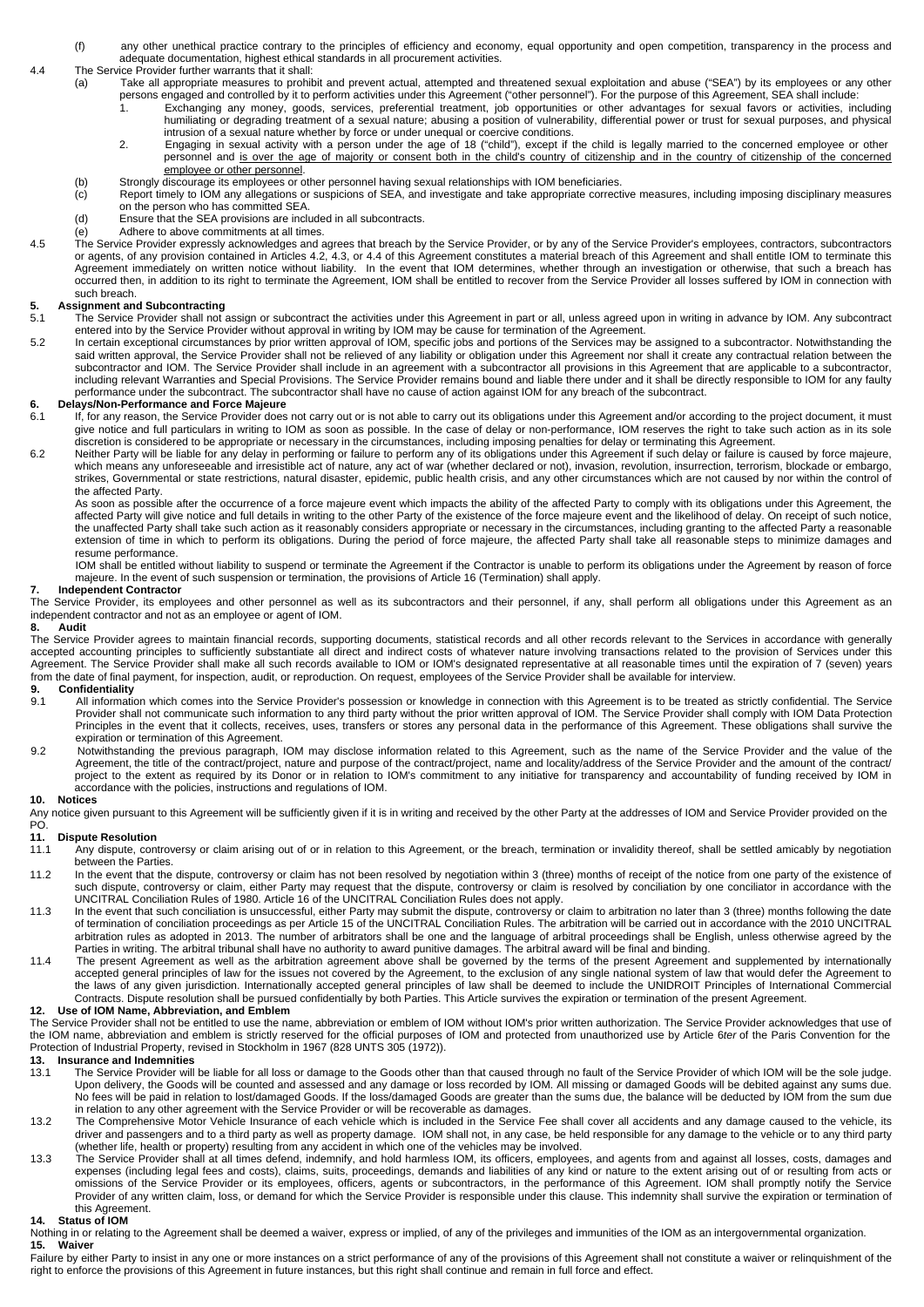- 16.1 IOM may terminate or suspend this Agreement at any time, in whole or in part.<br>16.2 In the event of termination of this Agreement. IOM will only pay for the Service
- In the event of termination of this Agreement, IOM will only pay for the Services completed in accordance with this Agreement, unless otherwise agreed in writing by the Parties. Other amounts paid in advance, if any, will be returned to IOM within 7 (seven) days from the date of termination. Upon receipt of notice of termination, the Service Provider shall take immediate steps to bring the performance of any obligations under the Agreement to a close in a prompt and orderly manner, and in doing so, reduce expenses to a minimum, place no further subcontracts or orders for materials, services, or facilities, and terminate all subcontracts or orders to the extent they
- .relate to the portion of the Agreement. Upon termination, the Service Provider shall waive any claims for damages including loss of anticipated profits on account thereof.<br>16.3 In the event of suspension of this Agreement of this Agreement shall remain applicable during the period of suspension. IOM will notify the Service Provider in writing when the suspension is lifted and may modify the completion date. The Service Provider shall not be entitled to claim or receive any Fee or costs incurred during the period of suspension of this Agreement.

### **17. Severability**

If any part of this Agreement is found to be invalid or unenforceable, that part will be severed from this Agreement and the remainder of the Agreement shall remain in full force. **18. Entirety**

This Agreement embodies the entire agreement between the Parties and supersedes all prior agreements and understandings, if any, relating to the subject matter of this Agreement.<br>19. Entry

# **19. Entry into Force; Amendments**

- This Agreement will enter into force upon signature by both Parties. It will remain in force until completion of all obligations of the Parties under this Agreement unless terminated earlier in accordance with the provisions on Termination.
- 19.2 No amendment to this Agreement shall be valid or enforceable against IOM unless it is in writing and signed by a duly authorized official of IOM.

### **Standard Terms and Conditions**

**for** 

### **Purchase Order for Provision of Services**

#### **1. Acceptance of Purchase Order**

- 1.1 Acceptance of this Purchase Order (PO) by the Service Provider shall effect a contract between IOM and the Service Provider (jointly, the "Parties"). The Service<br>Provider's acknowledgement of the PO, provision of any S
- 1.2 The rights and obligations of the Parties shall be governed solely by the PO which shall include the Standard Terms and Conditions and any Annexes (collectively, the "Agreement").
- 1.3 No additional or inconsistent provisions proposed by the Service Provider shall bind IOM unless agreed to in writing by a duly authorized IOM official.
- 1.4 In the event of a conflict between the terms of any Annex to the PO and the Standard Terms and Conditions, the Standard Terms and Conditions shall prevail.
- 1.5 The PO Number must appear on all invoices and correspondence.

### **2. Services Supplied**

- 2.1 The Service Provider agrees to provide the Services as described in the PO in accordance with the Standard Terms and Conditions and any Annexes.<br>2.2 The Service Provider shall commence the provision of Services and ful
	- 2.2 The Service Provider shall commence the provision of Services and fully and satisfactorily complete them by the date indicated and the specifications provided in the PO and any Annexes.

## **3.** The Service Fee<br> **3.1** The Service F

- The Service Fee indicated in the PO shall constitute as the full consideration for the complete performance of the Services.
- 3.2 The Service Provider shall invoice IOM upon completion of all the Services unless stated otherwise in the PO. The invoice shall include full details of Services provided and any specific requirements stipulated in the PO.
- 3.3 The Service Fee shall become due after IOM's receipt and approval of the invoice, within the period stated in the PO. Payment shall be made in currency stipulated in the PO by bank transfer to the Service Provider's bank account.
- 3.4 The Service Provider shall be responsible for the payment of all taxes, duties, levies and charges assessed on the Service Provider in connection with this Agreement.<br>3.5 IOM shall be entitled without prejudice to any
- 3.5 IOM shall be entitled, without prejudice to any other rights or remedies it may have, to withhold payment of part or all of the Service Fee until the Service Provider has<br>completed to the satisfaction of IOM the Servic

## **4. Warranties**

- The Service Provider warrants that:<br>(a) It is a company financially
	- It is a company financially sound and duly licensed, with adequate human resources, equipment, competence, expertise and skills necessary to provide fully and satisfactorily, within the stipulated completion period, all the Services in accordance with this Agreement;
	- (b) It shall comply with all applicable laws, ordinances, rules and regulations when performing its obligations under this Agreement;<br>(c) In all circumstances it shall act in the best interests of IOM;
	-
	- (d) No official of IOM or any third party has received from, will be offered by, or will receive from the Service Provider any direct or indirect benefit arising from the Agreement or award thereof;
	- (e) It has not misrepresented or concealed any material facts in the procurement of this Agreement;
	- $\frac{f(t)}{g}$  The Service Provider, its staff or shareholders have not previously been declared by IOM ineligible to be awarded agreements by IOM;<br>(g) It has or shall take out relevant insurance coverage for the period the
	- It has or shall take out relevant insurance coverage for the period the Services are provided under this Agreement;
	- (h) The Service Fee specified in this Agreement shall constitute the sole remuneration in connection with this Agreement. The Service Provider shall not accept for its own benefit any trade commission, discount or similar payment in connection with activities pursuant to this Agreement or the discharge of its obligations<br>thereunder. The Service Provider shall ensure that any subcontr such additional remuneration.
	- (i) It shall respect the legal status, privileges and immunities of IOM as an intergovernmental organization, such as inviolability of documents and archive wherever it is located, exemption from taxation, immunity from legal process or national jurisdiction. In the event that the Service Provider becomes aware of any situation where IOM's legal status, privileges or immunities are not fully respected, it shall immediately inform IOM.<br>(j) lt is not included in the most recent Consolidated United Nations Security Council Sanctions List nor is it t
	- suspension. The Service Provider will disclose to IOM if it becomes subject to any sanction or temporary suspension during the term of this Agreement.
	- (k) It must not employ, provide resources to, support, contract or otherwise deal with any person, entity or other group associated with terrorism as per the most recent Consolidated United Nations Security Council Sanctions List and all other applicable terrorism legislation. If, during the term of this Agreement, the Service Provider determines there are credible allegations that funds transferred to it in accordance with this Agreement have been used to provide support or assistance to individuals or entities associated with terrorism, it will inform IOM immediately who in consultation with the donors as appropriate, shall determine<br>an appropriate response. The Service Provider shall ensure
- 4.2 The Service Provider warrants that it shall abide by the highest ethical standards in the performance of this Agreement, which includes not engaging in any fraudulent, corrupt, discriminatory or exploitative practice or practice inconsistent with the rights set forth in the Convention on the Rights of the Child. The Service Provider shall immediately inform IOM of any suspicion that the following practice may have occurred or exist:
	- (a) a corrupt practice, defined as the offering, giving, receiving or soliciting, directly or indirectly, of anything of value to influence the action of IOM in the procurement process or in contract execution;
	- (b) a fraudulent practice, defined as any act or omission, including a misrepresentation or concealment, that knowingly or recklessly misleads, or attempts to<br>mislead, IOM in the procurement process or the execution of a c cause a detriment to IOM;
	- (c) a collusive practice, defined as an undisclosed arrangement between two or more bidders designed to artificially alter the results of the tender process to obtain a financial gain or other benefit;
	- (d) a coercive practice, defined as impairing or harming, or threatening to impair or harm, directly or indirectly, any participant in the tender process to influence improperly its activities, or affect the execution of a contract.<br>(e) an obstructive practice, defined as (i) deliberately destroying, falsifying, altering or concealing of evidence material to IOM investigations, or makin
	- statements to IOM investigators in order to materially impede a duly authorized investigation into allegations of fraudulent, corrupt, collusive, coercive or unethical practices; and/or threatening, harassing or intimidating any party to present it from disclosing its knowledge of matters relevant to the investigation or from pursuing the investigation; or (ii) acts intended to materially impede the exercise of IOM's contractual rights of access to information.
	- (f) any other unethical practice contrary to the principles of efficiency and economy, equal opportunity and open competition, transparency in the process and adequate documentation, highest ethical standards in all procurement activities.
- 4.3 The Service Provider further warrants that it shall:
	- (a) Take all appropriate measures to prohibit and prevent actual, attempted and threatened sexual exploitation and abuse ("SEA") by its employees or any other persons engaged and controlled by it to perform activities under this Agreement ("other personnel"). For the purpose of this Agreement, SEA shall include:
		- 1. Exchanging any money, goods, services, preferential treatment, job opportunities or other advantages for sexual favours or activities, including humiliating or degrading treatment of a sexual nature; abusing a position of vulnerability, differential power or trust for sexual purposes, and physical intrusion of a sexual nature whether by force or under unequal or coercive conditions.
		- 2. Engaging in sexual activity with a person under the age of 18 ("child"), except if the child is legally married to the concerned employee or other<br>personnel and is over the age of majority or consent both in the child's employee or other personnel.
		-
	- (b) Strongly discourage its employees or other personnel having sexual relationships with IOM beneficiaries.<br>(c) Report timely to IOM any allegations or suspicions of SEA, and investigate and take appropriate correct Report timely to IOM any allegations or suspicions of SEA, and investigate and take appropriate corrective measures, including imposing disciplinary measures on the person who has committed SEA.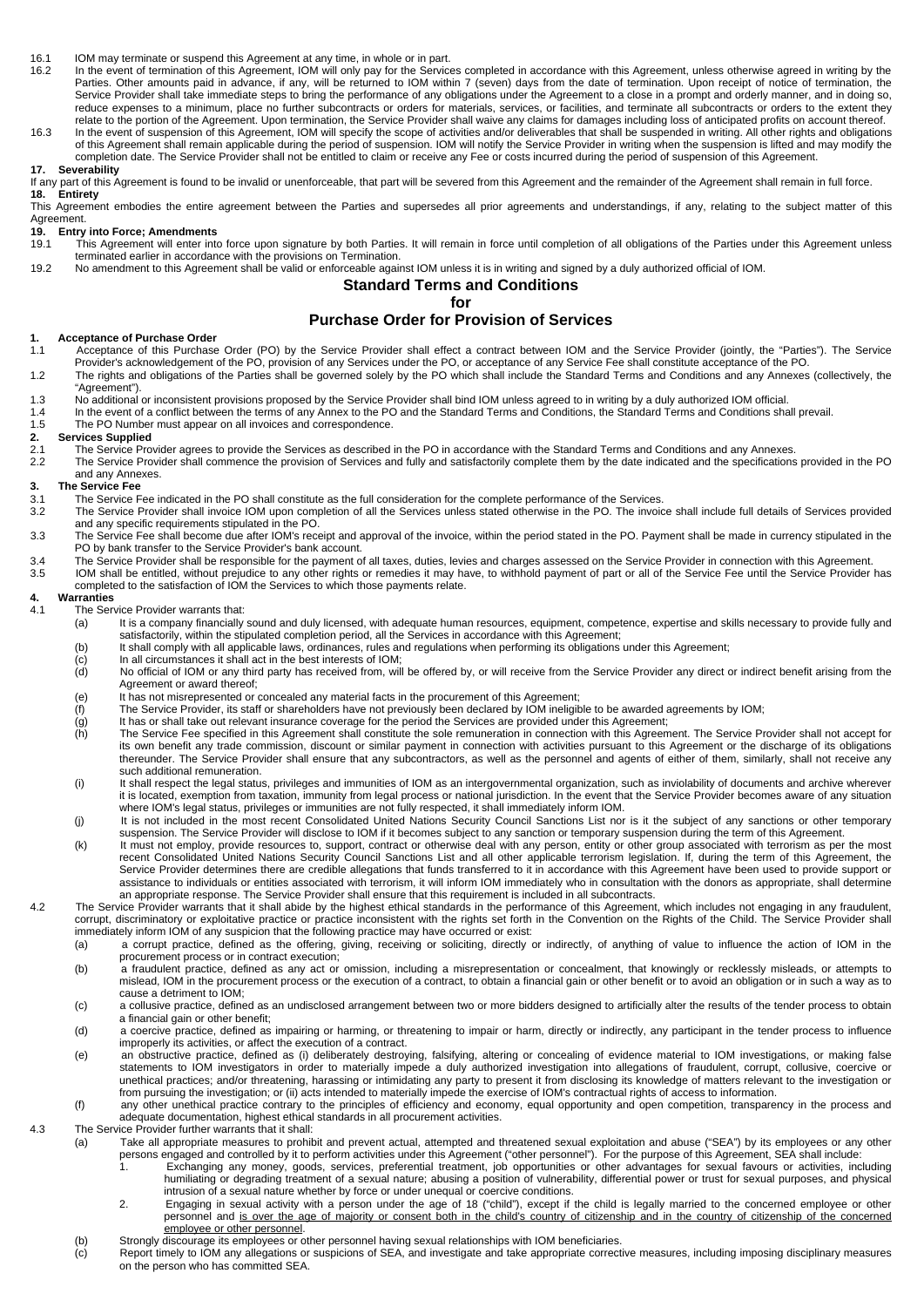- (d) Ensure that the SEA provisions are included in all subcontracts.
- (e) Adhere to above commitments at all times.
- 4.4 The Service Provider expressly acknowledges and agrees that breach by the Service Provider, or by any of the Service Provider's employees, contractors, subcontractors or agents, of any provision contained in Articles 4.1, 4.2 or 4.3 of this Agreement constitutes a material breach of this Agreement and shall entitle IOM to terminate this Agreement immediately on written notice without liability. In the event that IOM determines, whether through an investigation or otherwise, that such a breach has occurred then, in addition to its right to terminate the Agreement, IOM shall be entitled to recover from the Service Provider all losses suffered by IOM in connection with such breach.

# **5.** Assignment and Subcontracting<br>
5.1 The Service Provider shall not

- The Service Provider shall not assign or subcontract the activities under this Agreement in part or all, unless agreed upon in writing in advance by IOM. Any subcontract entered into by the Service Provider without approval in writing by IOM may be cause for termination of the Agreement.
- 5.2 In certain exceptional circumstances by prior written approval of IOM, specific jobs and portions of the Services may be assigned to a subcontractor. Notwithstanding the said written approval, the Service Provider shall not be relieved of any liability or obligation under this Agreement nor shall it create any contractual relation between the subcontractor and IOM. The Service Provider shall include in an agreement with a subcontractor all provisions in this Agreement that are applicable to a subcontractor, including relevant Warranties and Special Provisions. The Service Provider remains bound and liable thereunder and it shall be directly responsible to IOM for any faulty performance under the subcontract. The subcontractor shall have no cause of action against IOM for any breach of the subcontract.

# **6. Delays, Defaults and Force Majeure**

- Time is of the essence in the performance of this Agreement. If the Service Provider fails to provide the Services within the times agreed to in the Agreement, IOM shall, without prejudice to other remedies under this Agreement, be entitled to deduct liquidated damages for delay. The amount of such liquidated damages shall be 0.1% of the value of the total Service Fee per day or part thereof up to a maximum of 10% of the Service Fee. IOM shall have the right to deduct such amount from the Service Provider's outstanding invoices, if any. Such liquidated damages shall only be applied when delay is caused solely by the default of the Service Provider. Acceptance of<br>Services delivered late shall not be deemed a waiver modification of the Service provider's obligation to perform further Services in accordance with the Agreement.
- 6.2 In case of failure by the Service Provider materially to perform in accordance with the Agreement, IOM may, after giving the Service Provider 30 days' written notice to perform and without prejudice to any other rights or remedies, terminate the Agreement with immediate effect without liability.
- 6.3 Neither Party will be liable for any delay in performing or failure to perform any of its obligations under this Agreement if such delay or failure is caused by force majeure, which means any unforeseeable and irresistible act of nature, any act of war (whether declared or not), invasion, revolution, insurrection, terrorism, blockade or embargo strikes, Governmental or state restrictions, natural disaster, epidemic, public health crisis, and any other circumstances which are not caused by nor within the control of the affected Party.

As soon as possible after the occurrence of a force majeure event which impacts the ability of the affected Party to comply with its obligations under this Agreement, the affected Party will give notice and full details in writing to the other Party of the existence of the force majeure event and the likelihood of delay. On receipt of such notice, the unaffected Party shall take such action as it reasonably considers appropriate or necessary in the circumstances, including granting to the affected Party a reasonable extension of time in which to perform its obligations. During the period of force majeure, the affected Party shall take all reasonable steps to minimize damages and resume performance.

IOM shall be entitled without liability to suspend or terminate the Agreement if the Service Provider is unable to perform its obligations under the Agreement by reason of force majeure. In the event of such suspension or termination, the provisions on Termination herein shall apply.

#### **7. Independent Contractor**

The Service Provider, its employees and other personnel as well as its subcontractors and their personnel, if any, shall perform all Services under this Agreement as an independent contractor and not as an employee or agent of IOM.

#### **8. Audit**

The Service Provider agrees to maintain financial records, supporting documents, statistical records and all other records relevant to the Services in accordance with generally<br>accepted accounting principles to sufficientl Agreement. The Service Provider shall make all such records available to IOM or IOM's designated representative at all reasonable times until the expiration of 7 (seven) years from the date of final payment, for inspection, audit, or reproduction. On request, employees of the Service Provider shall be available for interview.

# **9. Confidentiality**<br>9.1 **All information**

- All information which comes into the Service Provider's possession or knowledge in connection with this Agreement is to be treated as strictly confidential. The Service Provider shall not communicate such information to any third party without the prior written approval of IOM. The Service Provider shall comply with IOM Data Protection Principles in the event that it collects, receives, uses, transfers or stores any personal data in the performance of this Agreement. These obligations shall survive the expiration or termination of this Agreement.
- 9.2 Notwithstanding the previous paragraph, IOM may disclose information related to this Agreement, such as the name of the Service Provider and the value of the Agreement, the title of the contract/project, nature and purpose of the contract/project, name and locality/address of the Service Provider and the amount of the contract/ project to the extent as required by IOM's donors or in relation to IOM's commitment to any initiative for transparency and accountability of funding received by IOM in accordance with the policies, instructions and regulations of IOM.

### **10. Intellectual Property**

All intellectual property and other proprietary rights including, but not limited to, patents, copyrights, trademarks, and ownership of data resulting from the performance of the Services shall be vested in IOM, including, without any limitation, the rights to use, reproduce, adapt, publish and distribute any item or part thereof.<br>11. Notices

**11. Notices**<br>Any notice given pursuant to this Agreement will be sufficiently given if it is in writing and received by the other Party at the addresses of IOM and Service Provider provided on the<br>PO.

# **12. Dispute Resolution**<br>12.1 Any dispute, con

- 12.1 Any dispute, controversy or claim arising out of or in relation to this Agreement, or the breach, termination or invalidity thereof, shall be settled amicably by negotiation between the Parties.
- 12.2 In the event that the dispute, controversy or claim has not been resolved by negotiation within 3 (three) months of receipt of the notice from one party of the existence of such dispute, controversy or claim, either Party may request that the dispute, controversy or claim is resolved by conciliation by one conciliator in accordance with the<br>UNCITRAL Conciliation Rules of 1980. Article 16 of t
- 12.3 In the event that such conciliation is unsuccessful, either Party may submit the dispute, controversy or claim to arbitration no later than 3 (three) months following the date of termination of conciliation proceedings as per Article 15 of the UNCITRAL Conciliation Rules. The arbitration will be carried out in accordance with the 2010 UNCITRAL arbitration rules as adopted in 2013. The number of arbitrators shall be one and the language of arbitral proceedings shall be English, unless otherwise agreed by the Parties in writing. The arbitral tribunal shall have no authority to award punitive damages. The arbitral award will be final and binding.
- 12.4 The present Agreement as well as the arbitration agreement above shall be governed by the terms of the present Agreement and supplemented by internationally accepted general principles of law for the issues not covered by the Agreement, to the exclusion of any single national system of law that would defer the Agreement to the laws of any given jurisdiction. Internationally accepted general principles of law shall be deemed to include the UNIDROIT Principles of International Commercial Contracts. Dispute resolution shall be pursued confidentially by both Parties. This Article survives the expiration or termination of the present Agreement.

### **13. Use of IOM Name, Abbreviation and Emblem**

The Service Provider shall not be entitled to use the name, abbreviation or emblem of IOM without IOM's prior written authorisation. The Service Provider acknowledges that use of the IOM name, abbreviation and emblem is strictly reserved for the official purposes of IOM and protected from unauthorized use by Article 6ter of the Paris Convention for the Protection of Industrial Property, revised in Stockholm in 1967 (828 UNTS 305 (1972)).<br>14 Status of IOM

### **Status of IOM**

Nothing in or relating to the Agreement shall be deemed a waiver, express or implied, of any of the privileges and immunities of the International Organization for Migration as an intergovernmental organization.

# **15. Guarantee and Indemnities**

- The Service Provider shall guarantee any work performed under this Agreement for a period of 12 (twelve) months after final payment by IOM under this Agreement.
- The Service Provider shall at all times defend, indemnify, and hold harmless IOM, its officers, employees, and agents from and against all losses, costs, damages and costs), claims, suits, proceedings, demands and liabilit omissions of the Service Provider or its employees, officers, agents or subcontractors, in the performance of this Agreement. IOM shall promptly notify the Service Provider of any written claim, loss, or demand for which the Service Provider is responsible under this clause. This indemnity shall survive the expiration or termination of this Agreement.

#### **16. Waiver**

Failure by either Party to insist in any one or more instances on a strict performance of any of the provisions of this Agreement shall not constitute a waiver or relinquishment of the right to enforce the provisions of this Agreement in future instances, but this right shall continue and remain in full force and effect.

- **17. Termination**  IOM may at any time suspend or terminate this Agreement, in whole or in part, with immediate effect, by providing written notice to the Service Provider, in any case where the mandate of IOM applicable to the performance of the Agreement or the funding of IOM applicable to the Agreement is reduced or terminated. In addition, IOM may suspend or terminate the Agreement upon thirty (30) days' written notice without having to provide any justification.
- 17.2 In the event of termination of this Agreement, IOM will only pay for the Services completed in accordance with this Agreement, unless otherwise agreed in writing by the Parties. The Service Provider shall return to IOM any amounts paid in advance within 7 (seven) days from the notice of termination.
- In the event of any termination of the Agreement, upon receipt of notice of termination, the Service Provider shall take immediate steps to bring the performance of any<br>17.3 In the event of any termination of the Agreement obligations under the Agreement to a close in a prompt and orderly manner, and in doing so, reduce expenses to a minimum, place no further subcontracts or orders for materials, services, or facilities, and terminate all subcontracts or orders to the extent they relate to the portion of the Agreement. Upon termination, the Service Provider shall waive any claims for damages including loss of anticipated profits on account thereof.
- 17.4 In the event of suspension of this Agreement, IOM will specify the scope of activities and/or deliverables that shall be suspended in writing. All other rights and obligations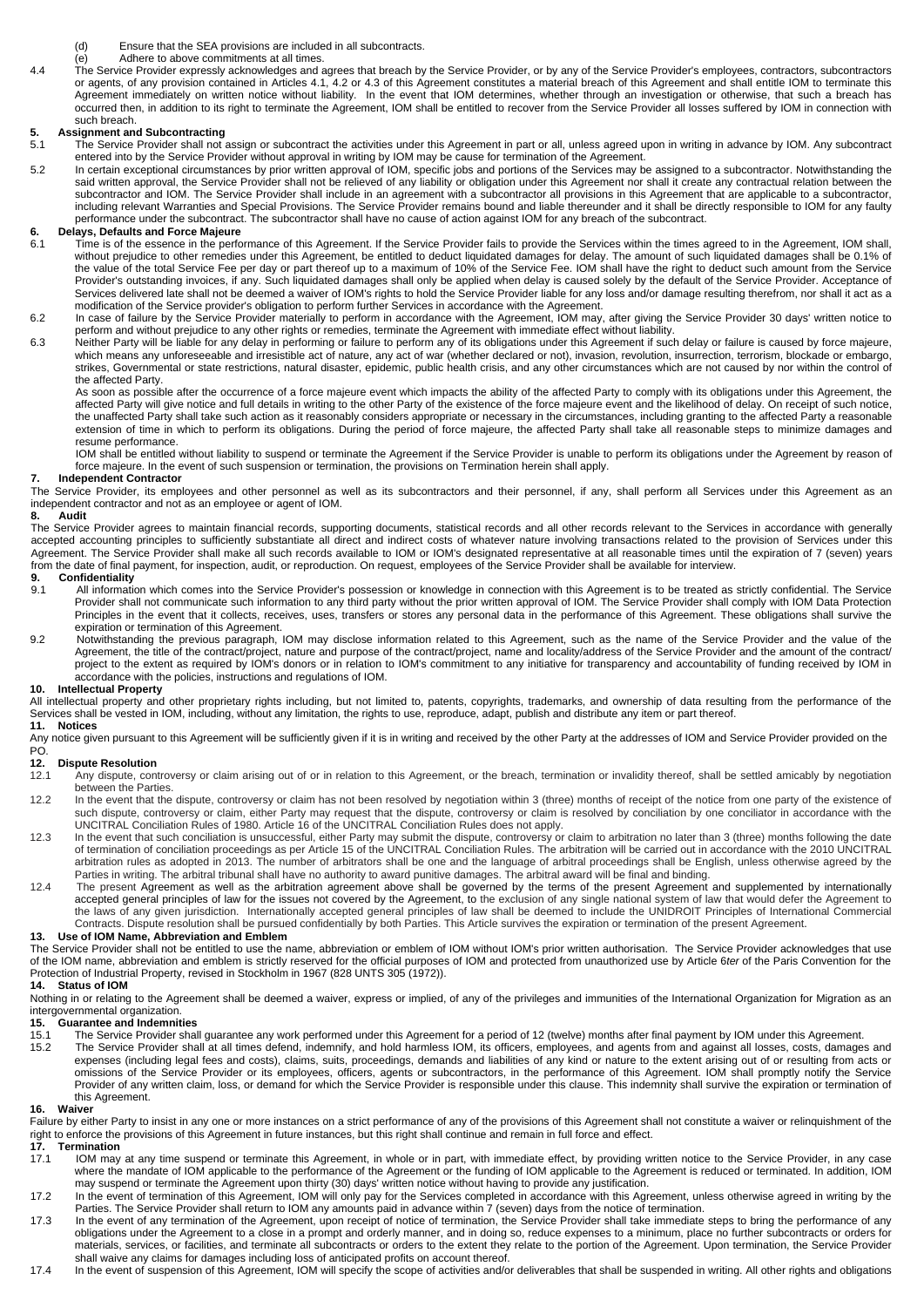of this Agreement shall remain applicable during the period of suspension. IOM will notify the Service Provider in writing when the suspension is lifted and may modify the<br>completion date. The Service Provider shall not be

### **18. Severability**

If any part of this Agreement is found to be invalid or unenforceable, that part will be severed from this Agreement and the remainder of the Agreement shall remain in full force. **19. Entirety**

This Agreement embodies the entire agreement between the Parties and supersedes all prior agreements and understandings, if any, relating to the subject matter of this

## Agreement. **20. Entry into Force; Amendments**

20.1 This Agreement will enter into force upon signature by both Parties. It will remain in force until completion of all obligations of the Parties under this Agreement unless<br>terminated earlier in accordance with the pro

20.2 No amendment to this Agreement shall be valid or enforceable against IOM unless it is in writing and signed by a duly authorized official of IOM.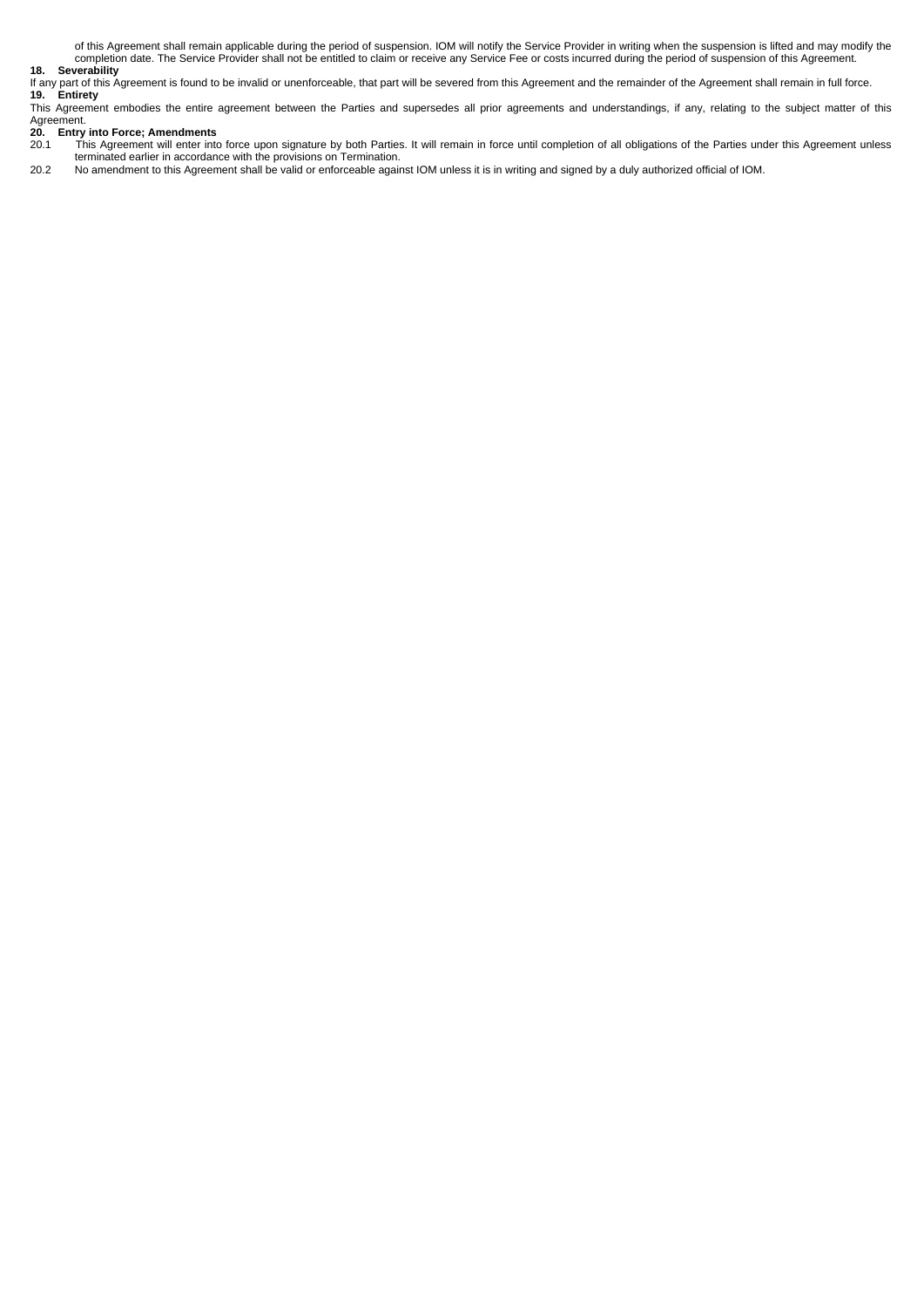Due to the requirements of the Donor financing the Project (i.e. the U.S. Agency for International Development (USAID)), the Service Provider shall agree and accept the following provisions:

1. Code of Conduct for the Protection of Beneficiaries of Assistance from Sexual Exploitation and Abuse in Humanitarian Relief Operations

The Service Provider shall have a code of conduct for the protection of beneficiaries of assistance from sexual exploitation and abuse in humanitarian relief operations. Such code of conduct must be consistent with the UN Interagency Standing Committee on Protection from Sexual Exploitation and Abuse in Humanitarian Crises, which includes the following core principles:

(1) Sexual exploitation and abuse by humanitarian workers constitute acts of gross misconduct and are therefore grounds for termination of employment.

(2) Sexual activity with children (persons under the age of 18) is prohibited regardless of the age of majority or age of consent locally. Mistaken belief in the age of a child is not a defense.

(3) Exchange of money, employment, goods, or services for sex, including sexual favors or other forms of humiliating, degrading, or exploitative behavior is prohibited. This includes exchange of assistance that is due to beneficiaries.

(4) Any sexual relationship between those providing humanitarian assistance and protection and a person benefitting from such humanitarian assistance and protection that involves improper use of rank or position is prohibited. Such relationships undermine the credibility and integrity of humanitarian aid work.

(5) Where a humanitarian worker develops concerns or suspicions regarding sexual abuse or exploitation by a fellow worker, whether in the same agency or not, he or she must report such concerns via established agency reporting mechanisms.

(6) Humanitarian workers are obliged to create and maintain an environment which prevents sexual exploitation and abuse and promotes the implementation of their code of

.conduct. Managers at all levels have particular responsibilities to support and develop systems which maintain this environment.<br>2. The Service Provider shall not procure any of the following goods and services and additi

- a. Agricultural Commodities.<br>b. Pharmaceuticals (Human
- Pharmaceuticals (Human or Animals).
- c. Pesticides.<br>d Motor Vehi Motor Vehicles
- 
- e. Used Equipment.<br>f. Contraceptives and Contraceptives and condoms.
- Fertilizer.

3. The Donor and IOM require that the Service Provider not discriminate against persons with disabilities in the implementation of projects funded by the Donor. One of the objectives of the Donor's Disability Policy is to engage other donor related entities, host country counterparts, governments, implementing organizations, and other donors in fostering a climate of non-discrimination against people with disabilities. To that end, and to the extent it can accomplish this goal within the scope of the Project objectives, the Service Provider shall demonstrate a comprehensive and consistent approach for including men, women, and all children with disabilities as appropriate.

- 4. Trafficking in persons (as defined in the Protocol to Prevent, Suppress, and Punish Trafficking in Persons, Especially Women and Children, supplementing the UN<br>Convention against Transnational Organized Crime) represent Provider agrees not to engage in trafficking in persons during the performance of this Agreement.
- 5. The Service Provider must not require employees, contractors or subcontractors to sign internal confidentiality agreements or statements prohibiting or otherwise restricting<br>such employees, contractors or subcontractors with this requirement, IOM may seek remedies under this Agreement, including disallowing otherwise allowable costs.
- 6. If the Service Provider intends to identify USAID's contribution to any publication, video, or other information/media product resulting from the Agreement, the Service<br>Provider must obtain IOM's approval, and coordinat product must state that the views expressed by the author(s) do not necessarily reflect those of USAID. Acknowledgements must identify the sponsoring USAID Bureau/ Independent Office or Mission and the U.S. Agency for International Development substantially as follows:
- "This [publication, video, or other information/media product (specify)] was made possible through support provided by the Office of\_\_\_ , Bureau for\_\_\_ , U.S. Agency for International Development, under the terms of Award No.\_\_. The opinions expressed in this [publication, video, or other information/media product] are those of the author(s)<br>and do not necessarily reflect the views of the
- 7. The Service Provider must provide IOM with copies as mutually agreed of all published works developed under the Agreement and with lists of other written works produced under the Agreement.
- 8. The Service Provider acknowledges and agrees that USAID will have a royalty-free, nonexclusive, and irrevocable right to reproduce, publish, or otherwise use, and to authorize others to use, the intellectual property and other proprietary rights resulting from the Project for U.S. Government purposes.

#### **Required as applicable provisions** (applicable as indicated in the Purchase Order).

| Applicable | Not<br>Applicable |     |                                                                                                                                                                                                                                                                                                                                                                                                                                                                                                                                                                                                                                                                                                                                                                                                                                                                                                                                                                                                                                                                                                                                                                                                                                                                                                                                                                                                                                                                                                                                                                                                                                                                                                                                                                                                                                                                                                                                                                                                                                                                                                                                                                                              |
|------------|-------------------|-----|----------------------------------------------------------------------------------------------------------------------------------------------------------------------------------------------------------------------------------------------------------------------------------------------------------------------------------------------------------------------------------------------------------------------------------------------------------------------------------------------------------------------------------------------------------------------------------------------------------------------------------------------------------------------------------------------------------------------------------------------------------------------------------------------------------------------------------------------------------------------------------------------------------------------------------------------------------------------------------------------------------------------------------------------------------------------------------------------------------------------------------------------------------------------------------------------------------------------------------------------------------------------------------------------------------------------------------------------------------------------------------------------------------------------------------------------------------------------------------------------------------------------------------------------------------------------------------------------------------------------------------------------------------------------------------------------------------------------------------------------------------------------------------------------------------------------------------------------------------------------------------------------------------------------------------------------------------------------------------------------------------------------------------------------------------------------------------------------------------------------------------------------------------------------------------------------|
|            |                   | l9. | <b>Investment Promotion:</b><br>Except as specifically set forth in the Agreement or otherwise authorized by IOM in writing, the Service Provider may not use funds or<br>а.<br>other support that the Agreement provides for any activity that involves investment promotion in a foreign country.<br>If the Service Provider is requested or wishes to provide assistance in the above area or requires clarification as to whether an activity<br>b.<br>would be consistent with the limitation set forth above, then the Service Provider must notify IOM and provide a detailed description of the<br>proposed activity. The Service Provider must not proceed with the activity until IOM advises that it may do so.<br>The Service Provider must ensure that its employees and any subrecipients or contractors providing investment promotion services<br>c.<br>under the Agreement are made aware of the restrictions set forth in this clause and must reflect this in all contracts and other sub-<br>agreements.<br>For purposes of this clause, the term "investment promotion" means activities that carry a high risk of being directly linked to the potential<br>d.<br>relocation of U.S. jobs, including the following activities: (1) Financial incentives to relocate U.S. jobs, firms, or operations; (2) Investment<br>promotion missions to the U.S. where the intent is to induce U.S. firms or operations to relocate U.S. jobs; (3) Feasibility studies,<br>research services, studies, travel to the host country, insurance and technical and management assistance where the intent is to induce<br>U.S. operations or firms to relocate U.S. jobs; (4) Media advertising in the U.S. aimed at encouraging relocation of U.S. based operations<br>or firms to the host country; (5) Training of overseas workers for U.S.-based operations or firms that intend to relocate; (6) Support for a<br>U.S. office of an organization where the mission involves offering incentives to relocate; and (7) General budget support for an<br>organization, such as an investment authority or a chamber of commerce, if it engages in any of the foregoing activities. |
|            |                   | 10. | Prohibition on Assistance to Drug Traffickers: The Service Provider must make such reasonable efforts, as are necessary, to ensure that no funds or<br>other support under the Agreement are diverted in support of drug trafficking. Drug trafficking means "any activity undertaken illicitly to cultivate,<br>produce, manufacture, distribute, sell, finance or transport, or to assist, abet, conspire, or collude with others in illicit activities, including money<br>laundering, relating to narcotic or psychotropic drugs, precursor chemicals, or other controlled substances."                                                                                                                                                                                                                                                                                                                                                                                                                                                                                                                                                                                                                                                                                                                                                                                                                                                                                                                                                                                                                                                                                                                                                                                                                                                                                                                                                                                                                                                                                                                                                                                                  |
|            |                   | 11. | Prohibition on Police Assistance: No funds or other support provided under the Agreement may be used for support to any police, prison authority, or<br>other security or law enforcement forces.                                                                                                                                                                                                                                                                                                                                                                                                                                                                                                                                                                                                                                                                                                                                                                                                                                                                                                                                                                                                                                                                                                                                                                                                                                                                                                                                                                                                                                                                                                                                                                                                                                                                                                                                                                                                                                                                                                                                                                                            |
|            |                   | 12. | Prohibition on Assistance to Military or Paramilitary: Absent prior written approval from IOM, no funds or other support provided under the Agreement<br>may be used for assistance for any military purpose or to any military or paramilitary force or activity.                                                                                                                                                                                                                                                                                                                                                                                                                                                                                                                                                                                                                                                                                                                                                                                                                                                                                                                                                                                                                                                                                                                                                                                                                                                                                                                                                                                                                                                                                                                                                                                                                                                                                                                                                                                                                                                                                                                           |
|            |                   | 13. | Foreign Government Delegations to International Conferences: Funds provided under the Agreement must not be used to finance the travel, per diem,<br>hotel expenses, meals, conference fees, or other conference costs for any member of a foreign government's delegation to an international<br>conference sponsored by a public international organization. The Service Provider may consult IOM for further information on what constitutes a<br>foreign delegate to an international conference.                                                                                                                                                                                                                                                                                                                                                                                                                                                                                                                                                                                                                                                                                                                                                                                                                                                                                                                                                                                                                                                                                                                                                                                                                                                                                                                                                                                                                                                                                                                                                                                                                                                                                        |
|            |                   | 14. | Condoms: Information provided about the use of condoms as part of projects or activities that are funded under this Agreement must be medically<br>accurate and must include the public health benefits and failure rates of such use and must be consistent with USAID's fact sheet entitled "USAID<br>HIV/STI Prevention and Condoms." This fact sheet may be accessed at: https://www.usaid.gov/sites/default/files/documents/1864/condomfactsheet.<br>pdf. The Service Provider must include this provision in all procurement contracts or subcontracts for HIV/AIDS activities.                                                                                                                                                                                                                                                                                                                                                                                                                                                                                                                                                                                                                                                                                                                                                                                                                                                                                                                                                                                                                                                                                                                                                                                                                                                                                                                                                                                                                                                                                                                                                                                                        |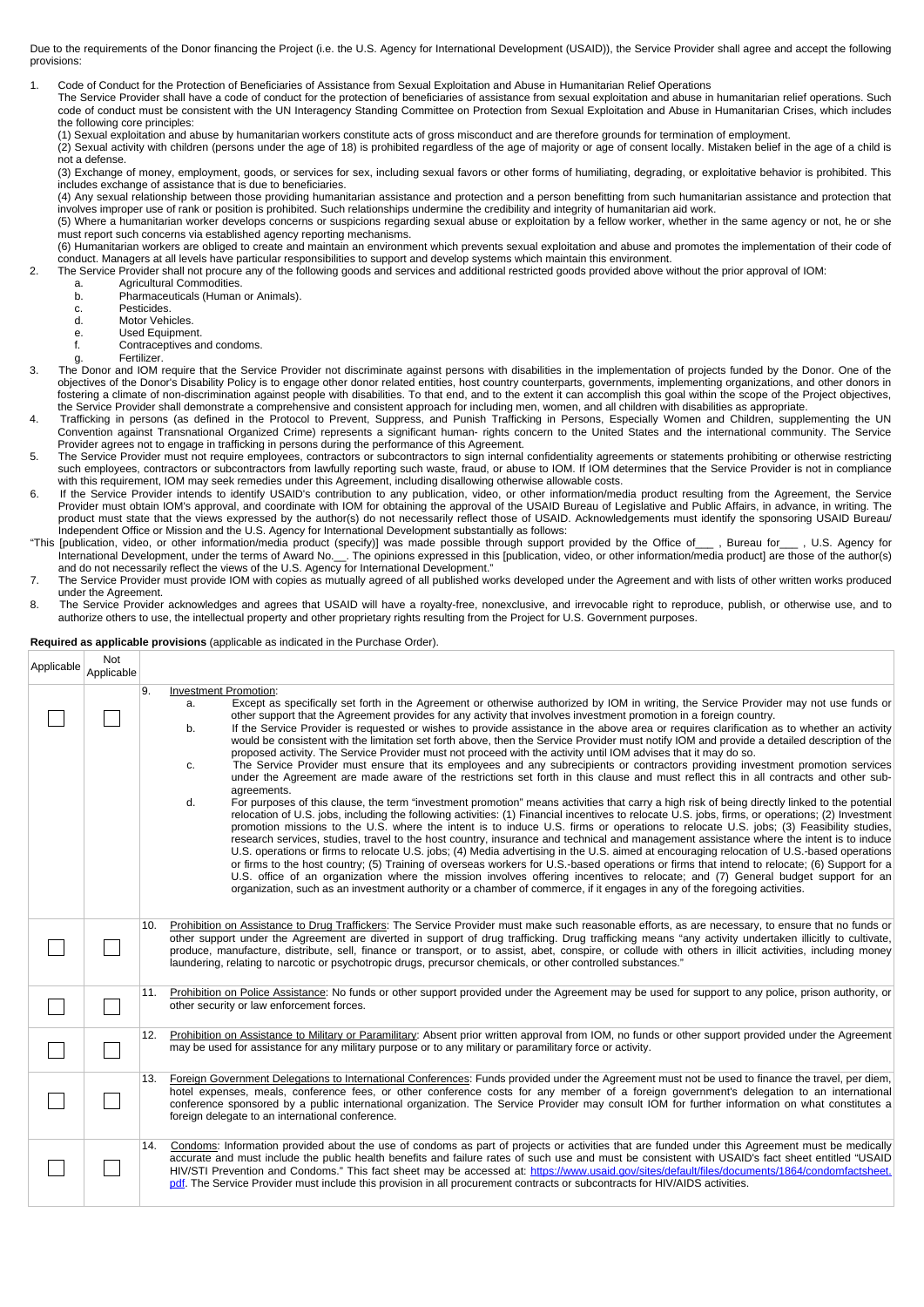| Applicable | Not<br>Applicable |                                                                                                                                                                                                                                                                                                                                                                                                                                                                                                                                                                                                                                                                                                                                                                                                                                                                                                                                                                                                                                                                                                                                                                                                                                                                                                                                                                                                                                                                                                                                     |
|------------|-------------------|-------------------------------------------------------------------------------------------------------------------------------------------------------------------------------------------------------------------------------------------------------------------------------------------------------------------------------------------------------------------------------------------------------------------------------------------------------------------------------------------------------------------------------------------------------------------------------------------------------------------------------------------------------------------------------------------------------------------------------------------------------------------------------------------------------------------------------------------------------------------------------------------------------------------------------------------------------------------------------------------------------------------------------------------------------------------------------------------------------------------------------------------------------------------------------------------------------------------------------------------------------------------------------------------------------------------------------------------------------------------------------------------------------------------------------------------------------------------------------------------------------------------------------------|
|            |                   | Prohibition on the Promotion or Advocacy of the Legalization or Practice of Prostitution or Sex Trafficking<br>15.<br>The U.S. Government is opposed to prostitution and related activities, which are inherently harmful and dehumanizing, and contribute to<br>a.<br>the phenomenon of trafficking in persons. None of the funds made available under this Agreement may be used to promote or advocate<br>the legalization or practice of prostitution or sex trafficking. The preceding sentence does not prohibit the provision to individuals of<br>palliative care, treatment, or post-exposure pharmaceutical prophylaxis, and necessary pharmaceuticals and commodities, including test<br>kits, condoms, and, when proven effective, microbicides.<br>The following definitions apply for purposes of this provision:<br>b.                                                                                                                                                                                                                                                                                                                                                                                                                                                                                                                                                                                                                                                                                               |
|            |                   | "Commercial sex act" means any sex act on account of which anything of value is given to or received by any person.<br>"Prostitution" means procuring or providing any commercial sex act and the "practice of prostitution" has the same meaning.<br>"Sex trafficking" means the recruitment, harboring, transportation, provision, or obtaining of a person for the purpose of a commercial sex<br>act.                                                                                                                                                                                                                                                                                                                                                                                                                                                                                                                                                                                                                                                                                                                                                                                                                                                                                                                                                                                                                                                                                                                           |
|            |                   | The Service Provider must insert this provision, which is a standard provision, in all subcontracts for HIV/AIDS activities.<br>c.<br>d.<br>This provision includes express terms and conditions of the Agreement and any violation of it is grounds for unilateral termination of the<br>Agreement by IOM prior to the end of its term.                                                                                                                                                                                                                                                                                                                                                                                                                                                                                                                                                                                                                                                                                                                                                                                                                                                                                                                                                                                                                                                                                                                                                                                            |
|            |                   | <b>Abortion and Involuntary Sterilization Restrictions</b><br>16.<br>No funds made available under the Agreement may be used to pay for the performance of involuntary sterilization as a method of family<br>a.                                                                                                                                                                                                                                                                                                                                                                                                                                                                                                                                                                                                                                                                                                                                                                                                                                                                                                                                                                                                                                                                                                                                                                                                                                                                                                                    |
|            |                   | planning or to coerce or provide any financial incentive to any individual to practice sterilization.<br>No funds made available under the Agreement will be used to finance, support, or be attributed to the following activities: (i) procurement<br>b.<br>or distribution of equipment or intended to be used for the purpose of inducing abortions as a method of family planning; (ii) special fees<br>or incentives to any person to coerce or motivate them to have abortions; (iii) payments to persons to perform abortions or to solicit<br>persons to undergo abortions; (iv) information, education, training, or communication programs that seek to promote abortion as a<br>method of family planning; and (v) lobbying for or against abortion. The term "motivate", as it relates to family planning assistance, must<br>not be construed to prohibit the provision, consistent with local law, of information or counseling about all pregnancy options.<br>No funds made available under the Agreement will be used to pay for any biomedical research which relates, in whole or in part, to<br>c.<br>methods of, or the performance of, abortions or involuntary sterilizations as a means of family planning. Epidemiologic or descriptive<br>research to assess the incidence, extent, or consequences of abortions is not precluded.<br>d.<br>The Service Provider must insert this provision in all subsequent subcontracts.                                                                              |
|            |                   | <b>Voluntary Family Planning Activities</b><br>17.<br>Voluntary Participation and Family Planning Methods                                                                                                                                                                                                                                                                                                                                                                                                                                                                                                                                                                                                                                                                                                                                                                                                                                                                                                                                                                                                                                                                                                                                                                                                                                                                                                                                                                                                                           |
|            |                   | a.<br>The Service Provider agrees to take any steps necessary to ensure that funds made available under this Agreement will not be<br>(1)<br>used to coerce any individual to practice methods of family planning inconsistent with such individual's moral, philosophical, or<br>religious beliefs. Further, the Service Provider agrees to conduct its activities in a manner which safeguards the rights, health,<br>and welfare of all individuals who take part in the Project.<br>(2)<br>Activities which provide family planning services or information to individuals, financed in whole or in part under this Agreement,<br>must provide a broad range of family planning methods and services available in the country in which the activity is conducted<br>or must provide information to such individuals regarding where such methods and services may be obtained.<br>Requirements for Voluntary Family Planning Projects<br>b.<br>A family planning project must comply with the requirements of this paragraph b.<br>(1)<br>(2)<br>A project is a discrete activity through which a governmental, nongovernmental, or public international organization provides                                                                                                                                                                                                                                                                                                                                                  |
|            |                   | family planning services to people and for which funds obligated under this Agreement, or goods or services financed with such<br>funds, are provided under this Agreement, except funds solely for the participation of personnel in short-term, widely attended<br>training conferences or programs.<br>(3)<br>Service providers and referral agents in the project must not implement or be subject to quotas or other numerical targets of<br>total number of births, number of family planning acceptors, or acceptors of a particular method of family planning. Quantitative<br>estimates or indicators of the number of births, acceptors, and acceptors of a particular method that are used for the purpose of<br>budgeting, planning, or reporting with respect to the project are not quotas or targets under this paragraph, unless service                                                                                                                                                                                                                                                                                                                                                                                                                                                                                                                                                                                                                                                                            |
|            |                   | providers or referral agents in the project are required to achieve the estimates or indicators.<br>The project must not include the payment of incentives, bribes, gratuities or financial rewards to (A) any individual in exchange<br>(4)<br>for becoming a family planning acceptor or (B) any personnel performing functions under the project for achieving a numerical<br>quota or target of total number of births, number of family planning acceptors, or acceptors of a particular method of<br>contraception. This restriction applies to salaries or payments paid or made to personnel performing functions under the project<br>if the amount of the salary or payment increases or decreases based on a predetermined number of births, number of family<br>planning acceptors, or number of acceptors of a particular method of contraception that the personnel affect or achieve.                                                                                                                                                                                                                                                                                                                                                                                                                                                                                                                                                                                                                                |
|            |                   | A person must not be denied any right or benefit, including the right of access to participate in any program of general welfare or<br>(5)<br>health care, based on the person's decision not to accept family planning services offered by the project.                                                                                                                                                                                                                                                                                                                                                                                                                                                                                                                                                                                                                                                                                                                                                                                                                                                                                                                                                                                                                                                                                                                                                                                                                                                                            |
|            |                   | The project must provide family planning acceptors comprehensible information about the health benefits and risks of the<br>(6)<br>method chosen, including those conditions that might render the use of the method inadvisable and those adverse side effects<br>known to be consequent to the use of the method. This requirement may be satisfied by providing information in accordance<br>with the medical practices and standards and health conditions in the country where the project is conducted through<br>counseling, brochures, posters, or package inserts,                                                                                                                                                                                                                                                                                                                                                                                                                                                                                                                                                                                                                                                                                                                                                                                                                                                                                                                                                         |
|            |                   | The project must ensure that experimental contraceptive drugs and devices and medical procedures are provided only in the<br>(7)<br>context of a scientific study in which participants are advised of potential risks and benefits.                                                                                                                                                                                                                                                                                                                                                                                                                                                                                                                                                                                                                                                                                                                                                                                                                                                                                                                                                                                                                                                                                                                                                                                                                                                                                                |
|            |                   | (8)<br>With respect to projects for which USAID provides, or finances the contribution of, contraceptive commodities or technical<br>services and for which there is no subaward or contract under this award, the organization implementing a project for which<br>such assistance is provided must agree that the project will comply with the requirements of this paragraph while using such<br>commodities or receiving such services.                                                                                                                                                                                                                                                                                                                                                                                                                                                                                                                                                                                                                                                                                                                                                                                                                                                                                                                                                                                                                                                                                         |
|            |                   | (9)<br>The Service Provider must notify IOM when it learns about an alleged violation in a project of the requirements of<br>subparagraphs (3), (4), (5), or (7) of this paragraph. The Service Provider must investigate and take appropriate corrective<br>action as agreed with IOM, if necessary, when it learns about an alleged violation in a project or activities of subparagraph (6) of<br>this paragraph and must notify IOM about violations in a project or activities affecting a number of people over a period of time<br>that indicate there is a systemic problem in the project. The Service Provider must provide IOM such additional information<br>about violations as IOM may request.                                                                                                                                                                                                                                                                                                                                                                                                                                                                                                                                                                                                                                                                                                                                                                                                                       |
|            |                   | Additional Requirements for Voluntary Sterilization Programs<br>c.<br>Funds made available under this Agreement must not be used to pay for the performance of involuntary sterilization as a<br>(1)<br>method of family planning or to coerce or provide any financial incentive to any individual to practice sterilization.<br>The Service Provider must ensure that any surgical sterilization procedures supported, in whole or in part, by funds from this<br>(2)<br>Agreement are performed only after the individual has voluntarily appeared at the treatment facility and has given informed<br>consent to the sterilization procedure. Informed consent means the voluntary, knowing assent from the individual after being<br>advised of the surgical procedures to be followed, the attendant discomforts and risks, the benefits to be expected, the<br>availability of alternative methods of family planning, the purpose of the operation and its irreversibility, and the option to<br>withdraw consent any time prior to the operation. An individual's consent is considered voluntary if it is based upon the exercise<br>of free choice and is not obtained by any special inducement or any element of force, fraud, deceit, duress, or other forms of<br>coercion or misrepresentation.<br>(3)<br>Further, the Service Provider must document the patient's informed consent by:<br>A written consent document in a language the patient understands and speaks, which explains the basic elements of<br>а. |
|            |                   | informed consent, as set out above, and which is signed by the individual and by the attending physician or by the<br>authorized assistant of the attending physician; or,                                                                                                                                                                                                                                                                                                                                                                                                                                                                                                                                                                                                                                                                                                                                                                                                                                                                                                                                                                                                                                                                                                                                                                                                                                                                                                                                                          |